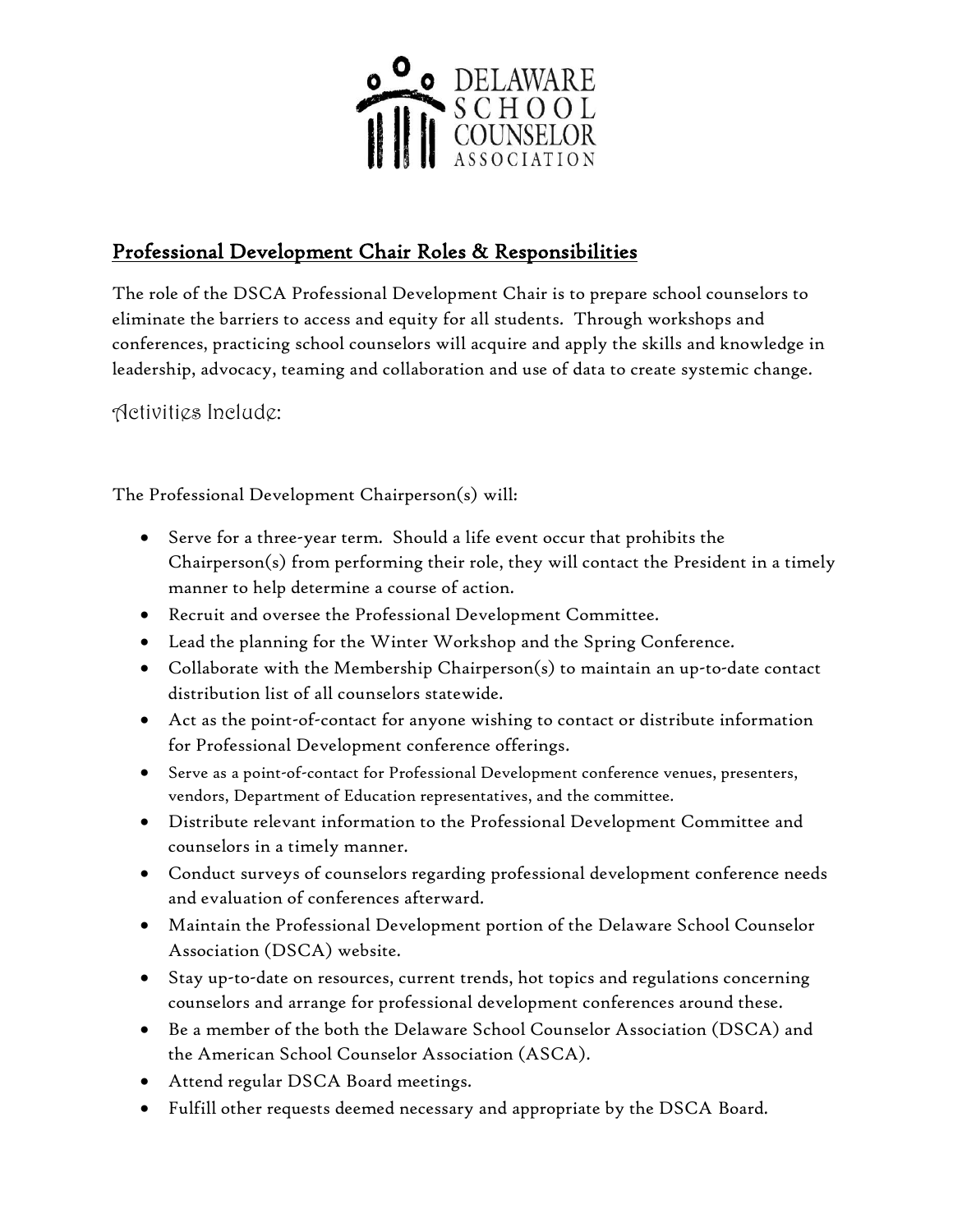

## Planning Calendar

#### Summer

- The PD Chair should try to attend the ASCA Annual Conference to experience the "hot topics" for the upcoming school year.
- Contact the DSCA Board with potential dates for the workshops and conferences. Schedule the appropriate locations for the specific dates.

#### September - November

- Confirm the date and location of the Winter "Best Practices" Workshop. Make sure to let them know if microphones, computers, projectors etc. are needed.
- Post the date, registration information, and any forms to the website.
- Make arrangements for an organization to sponsor lunch and coordinate with Treasurer/Caterer regarding payment.
- Collaborate with the Board to determine if any breakfast items will be provided and delegate who shall get/bring them.
- Contact Level VP's to have them send a "Save-the-date" to their contacts.
- Plan a Keynote and Best Practices break-out sessions for the day lead by the Level VP's. Send contract to keynote and arrange for lodging, payment, meals, logistics, etc.
- Keep in contact with presenters up until the event to make sure they understand their timeframe, their role, and other logistics.
- Develop flyer and registration forms and send them via Membership Chair to school counselors no later than 1 month prior to the event.
- Work through Membership Chair to send flyer and registration forms to school counselors.
- Develop agenda and make copies.
- Develop evaluation and make copies.
- Contact DOE to make arrangements for participation certificates and PDMS registration.
- Procure name tags and pens/markers.
- Send confirmation email to those who have registered and reminder to those who have not.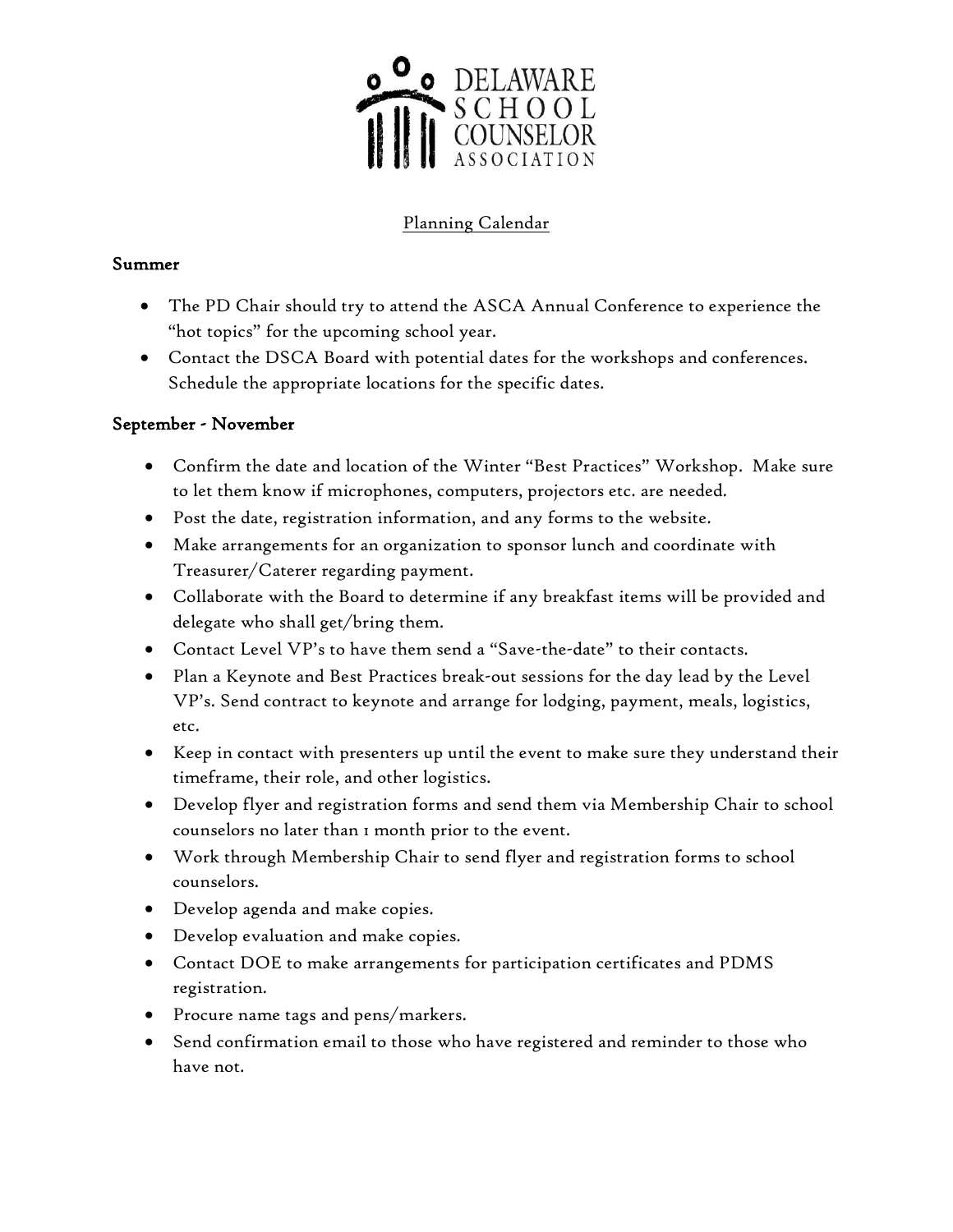

- Contact Membership Chair and remind them to bring membership forms and payment information/methods.
- Communicate with the site the number of tables needed for registration, exhibitors, and the Membership Chair.
- Recruit Board members to help with set-up and clean-up on the day of the event.
- Address any problems or concerns with the President or President-Elect.
- On the day of the event:
	- o
	- o Bring: name tags, sign-in sheets (best is alphabetical by last name), pens, certificates, evaluations, giveaways (if any) and copies of the agenda.
	- o Arrive early to work with the venue staff and make sure things are set up the way they are needed.
	- o Organize Board members to put out name tags, and sign-in sheets and pass out the agenda.
	- o Make sure Membership Chair has a table set-up with pens, membership forms etc.
	- o Be available to help anywhere that is needed.
- After the event, gather and analyze the evaluation forms. Type up important information to share with the Board.
- Coordinate with the DOE Liaison (Jenn) to see what she is doing and what you need to do so there is no overlap.

### January – April

- Confirm the date and location of the Annual Spring Conference.
- Post the date, registration information, and any forms to the website.
- Make sure to let the site know what technology is needed.
- Make arrangements for an organization to sponsor breakfast and lunch, and coordinate with Treasurer/Caterer regarding payment.
- Contact Level VP's to have them send a "Save-the-date" to their contacts.
- Plan a Keynote and break-out sessions for the day. Send contract to keynote and arrange for lodging, payment, meals, logistics, etc.
- Keep in contact with Keynote and presenters up until the event to make sure they understand their timeframe, their role, and other logistics.